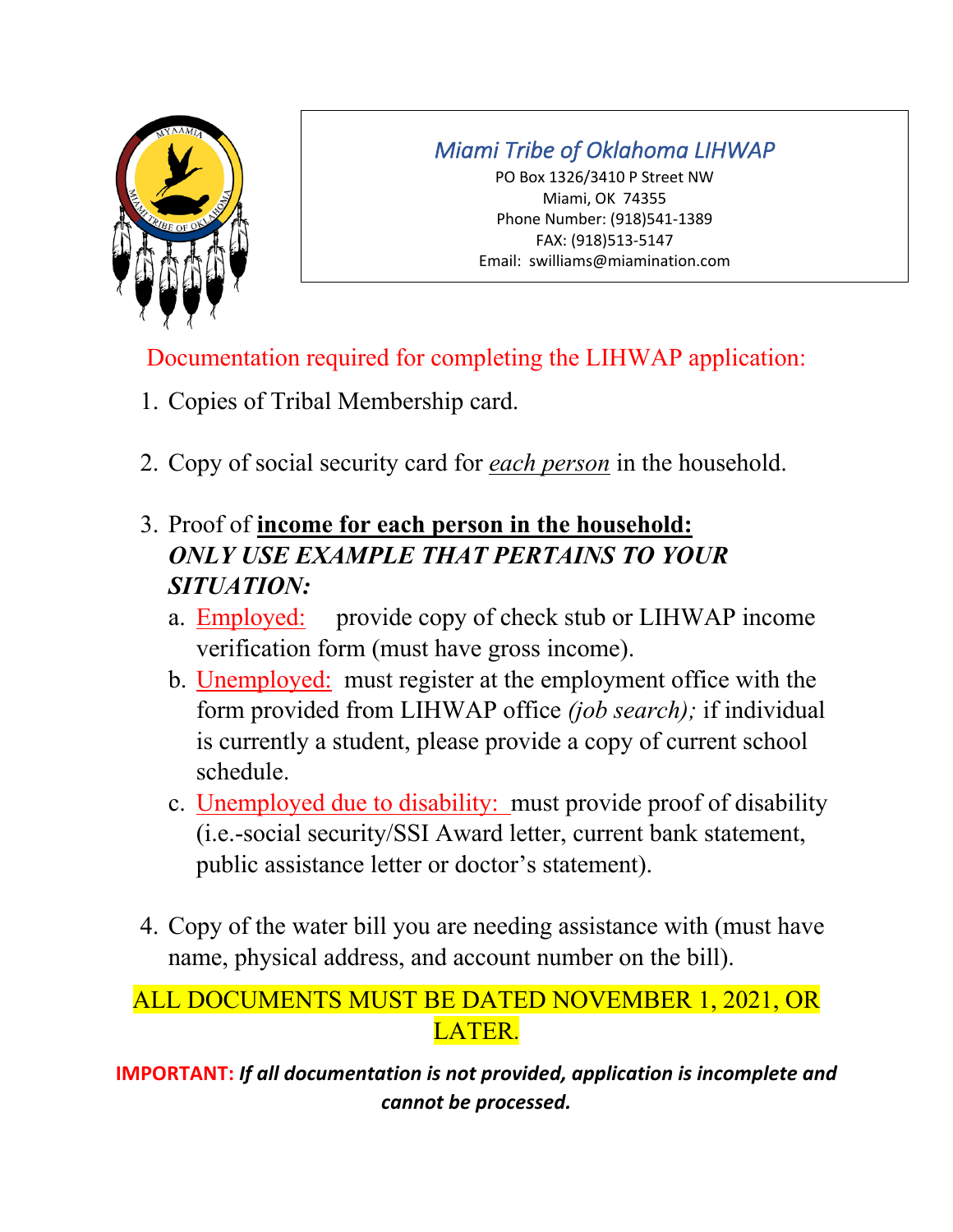

PO Box 1326/3410 P Street NW Miami, OK 74355 Phone Number: (918)541-1389 FAX: (918)513-5147 Email: swilliams@miamination.com

| Name:                                         | <b>Social Security Number:</b> | Tribal Enrollment #: |
|-----------------------------------------------|--------------------------------|----------------------|
|                                               |                                |                      |
| Physical address with City, State & Zip code: | Mailing address:               |                      |
|                                               |                                |                      |
| County:                                       | Tribe:                         |                      |
|                                               |                                |                      |
| Number of individuals living in household:    | Phone:                         |                      |

| Name:<br><b>LIST ALL IN HOUSEHOLD</b>                                                                                                                                                                                                   | Sex: | <b>Date of Birth</b> | <b>Social Security</b><br>Number: | Relationship | Source of<br><b>Income</b> | Income amount:<br>(Weekly, bi-<br>weekly, monthly) | Disabled?<br><b>Yes or No</b> |
|-----------------------------------------------------------------------------------------------------------------------------------------------------------------------------------------------------------------------------------------|------|----------------------|-----------------------------------|--------------|----------------------------|----------------------------------------------------|-------------------------------|
|                                                                                                                                                                                                                                         |      |                      |                                   | <b>SELF</b>  |                            |                                                    |                               |
|                                                                                                                                                                                                                                         |      |                      |                                   |              |                            |                                                    |                               |
|                                                                                                                                                                                                                                         |      |                      |                                   |              |                            |                                                    |                               |
|                                                                                                                                                                                                                                         |      |                      |                                   |              |                            |                                                    |                               |
|                                                                                                                                                                                                                                         |      |                      |                                   |              |                            |                                                    |                               |
| IF DEPARTMENT OF HUMAN SERVICES HAS ASSISTED YOU AFTER NOVEMBER 1, 2021,<br>MIAMI TRIBE OF OKLAHOMA LIHWAP CANNOT ASSIST<br>Have you applied for assistance with your water bill at <b>DHS or another Tribe</b> since November 1, 2021? |      |                      |                                   |              |                            |                                                    |                               |
| <b>NO</b><br><b>YES</b><br>or                                                                                                                                                                                                           |      |                      |                                   |              |                            |                                                    |                               |
| PLEASE PROVIDE WATER COMPANY INFORMATION                                                                                                                                                                                                |      |                      |                                   |              |                            |                                                    |                               |
| <b>Name of Water Company:</b><br><b>Account Number:</b>                                                                                                                                                                                 |      |                      |                                   |              |                            |                                                    |                               |

#### **Applicant's Statement of Agreement and Understanding**

I fully understand this application and I certify that all the information contained here is true and correct. I hereby authorize the Miami Tribe to make any necessary investigation of my financial situation and other conditions relating to my eligibility. I understand that I have a right to a fair hearing because of any action taken by the Tribe which I consider improper and because of any unreasonable delay in a decision on this application.

APPLICANT'S SIGNATURE\_\_\_\_\_\_\_\_\_\_\_\_\_\_\_\_\_\_\_\_\_\_\_\_\_\_\_\_\_\_\_\_\_\_\_\_\_\_\_\_\_\_\_\_\_\_\_\_\_\_\_\_\_\_\_\_\_\_\_\_ DATE:\_\_\_\_\_\_\_\_\_\_\_\_\_\_\_\_\_\_\_\_\_\_\_\_\_\_\_\_\_\_\_\_\_\_\_\_\_\_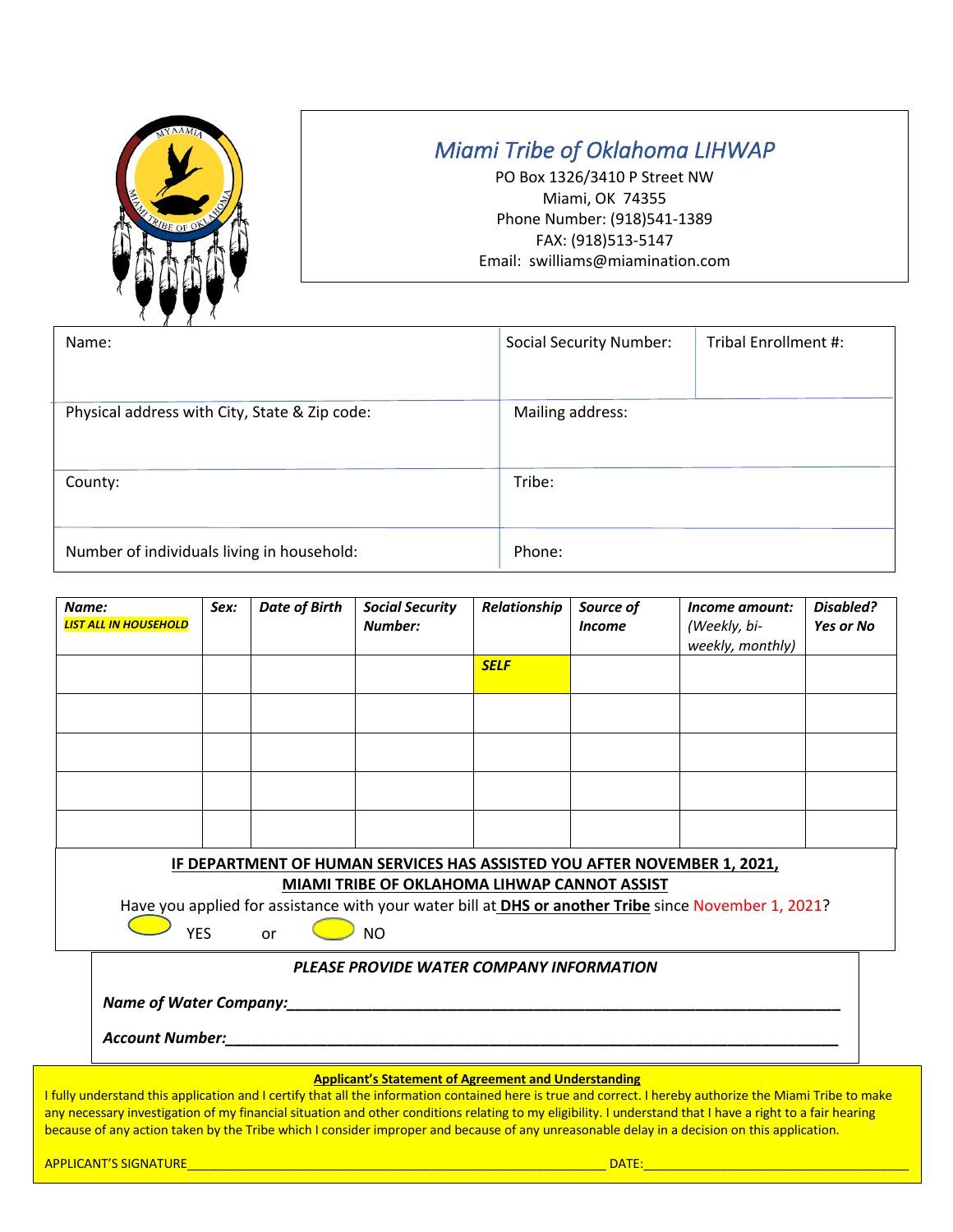

PO Box 1326/3410 P Street NW Miami, OK 74355 Phone Number: (918)541-1389 FAX: (918)513-5147 Email: swilliams@miamination.com

### *ONLY USE EXAMPLE THAT PERTAINS TO YOUR SITUATION*

#### **SECTION 1: Income Verification**

I authorize the release of information from \_\_\_\_\_\_\_\_\_\_\_\_\_\_\_\_\_\_\_\_\_\_\_\_\_\_\_\_\_\_\_\_\_, to the Miami Tribe of Oklahoma Low Income Home Water Assistance Program (LIHWAP) regarding my employment; therefore, releasing my employer from liability regarding this information.

| Name | Employer | Type of Income | Gross<br>Amount | Frequency Paid or<br>Date Paid |
|------|----------|----------------|-----------------|--------------------------------|
|      |          |                |                 |                                |
|      |          |                |                 |                                |

Printed Name of Verifier and Date Title (Employer) Signature

#### **SECTION 2: Child Support Income**

| Children Receiving Child Support:____________________________Child Support Paid to:________________ |
|-----------------------------------------------------------------------------------------------------|
|                                                                                                     |
| Frequency Paid: ____Monthly ____Weekly _____Bi-Weekly ____Other_________________                    |
| <b>Phone Number</b><br>Date                                                                         |
| Phone Number<br>Date                                                                                |
|                                                                                                     |
|                                                                                                     |
|                                                                                                     |
| <b>SECTION 3: School Verification</b>                                                               |
|                                                                                                     |
| High School/College Name:________________________________City:__________________Phone:_____________ |
|                                                                                                     |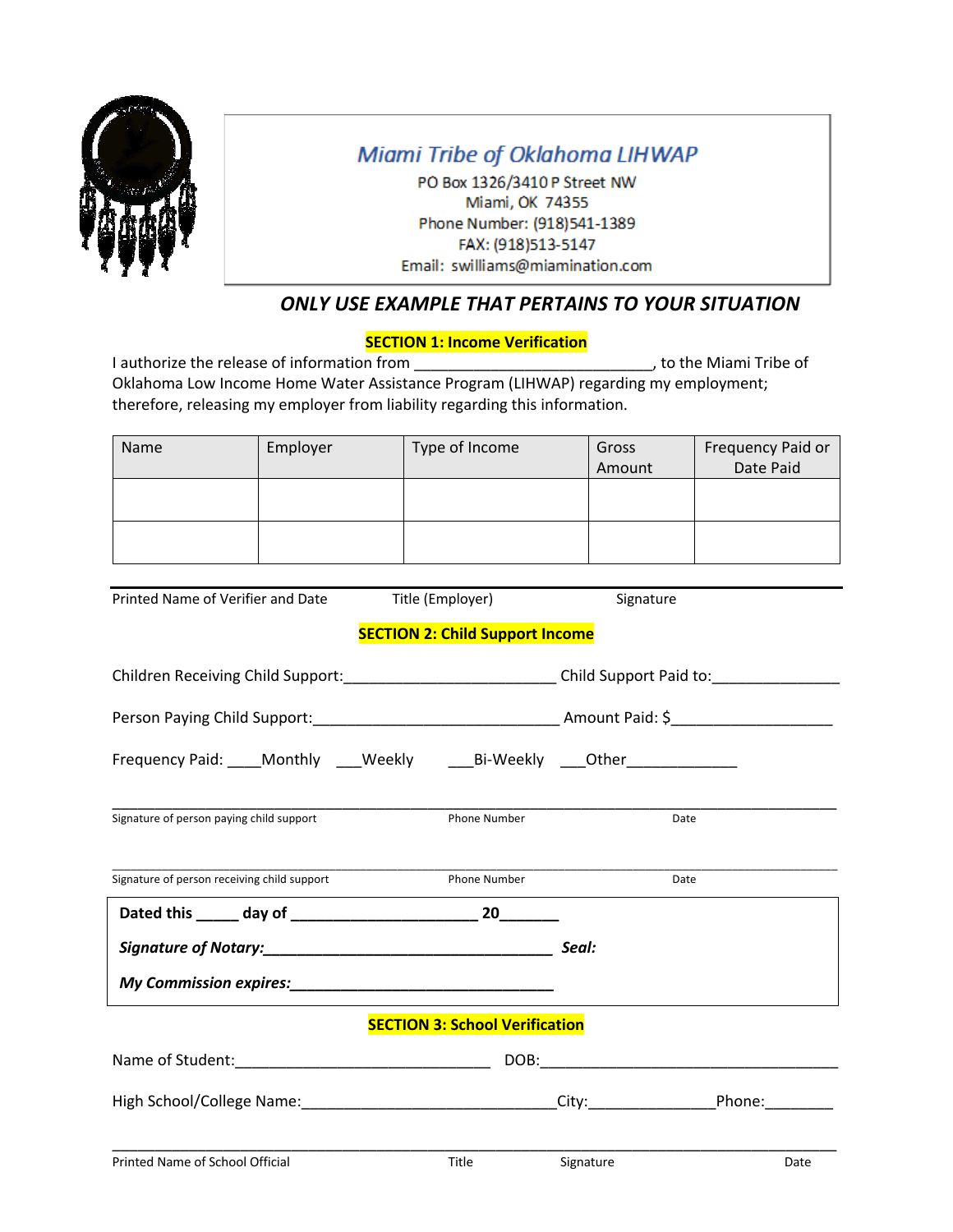

PO Box 1326/3410 P Street NW Miami, OK 74355 Phone Number: (918)541-1389 FAX: (918)513-5147 Email: swilliams@miamination.com

#### **SECTION 4: Job Search Verification**

Address:

YOU HAVE REQUESTED DOCUMENTATION THAT CERTIFIES THAT YOU ARE CURRENTLY UNEMPLOYED. THE OKLAHOMA EMPLOYMENT SECURITY COMMISSION CANNOT PROVIDE PROOF THAT A PERSON IS CURRENTLY UNEMPLOYED. A PERSON MAY BE REGISTERED FROM JOB SEARCH ASSISTANCE THROUGH THIS AGENCY DOES NOT IN ITSELF PROVE THAT A PERSON IS UNEMPLOYED.

THE FOLLOWING INFORMATION IS PROVIDED:

- o Our records indicate that you are not registered for Job Search Assistance through our agency.
- o Our records indicate that are registered for Job Search Assistance through this agency. Your last record of service was on\_\_\_\_\_\_\_\_\_\_\_\_\_\_\_\_\_\_\_\_\_\_\_\_\_\_\_\_\_\_\_\_\_.

 $\circ$  Our records indicate that you are receiving unemployment benefits in the amount of \$  $\bullet$  per

| Printed Name (OESC Official)                               | <b>Title</b> | Signature (OESC Official)                                                                | Date |
|------------------------------------------------------------|--------------|------------------------------------------------------------------------------------------|------|
|                                                            |              | <b>SECTION 5: Doctor Statement</b>                                                       |      |
| This is to verify that<br>Able to work and/or has mobility |              | is under a doctor's care and is:<br>Unable to work and/or lacks ease of mobility         |      |
|                                                            |              | If unable to work, expected length of time of inability to work and/or lack of mobility: |      |

| Physician's Printed Name/Home Health Official |                | Signature           | Date |
|-----------------------------------------------|----------------|---------------------|------|
| <b>Facility Address</b>                       | State/Zip Code | <b>Phone Number</b> |      |

#### **SECTION 6: 60 or Over-No Income**

All adults 60 or over applying for the Low Income Home Energy Assistance Program (LIHWAP) must have their income verified. If the applicant or a household member has had zero income or benefits for the past 30 days, they may fill out this form as verification. If this describes your situation, please sign and date the following:

**I, \_\_\_\_\_\_\_\_\_\_\_\_\_\_\_\_\_\_\_\_\_\_\_\_\_\_\_\_\_\_\_, verify that I have received zero income or benefits for the last 30 days.**